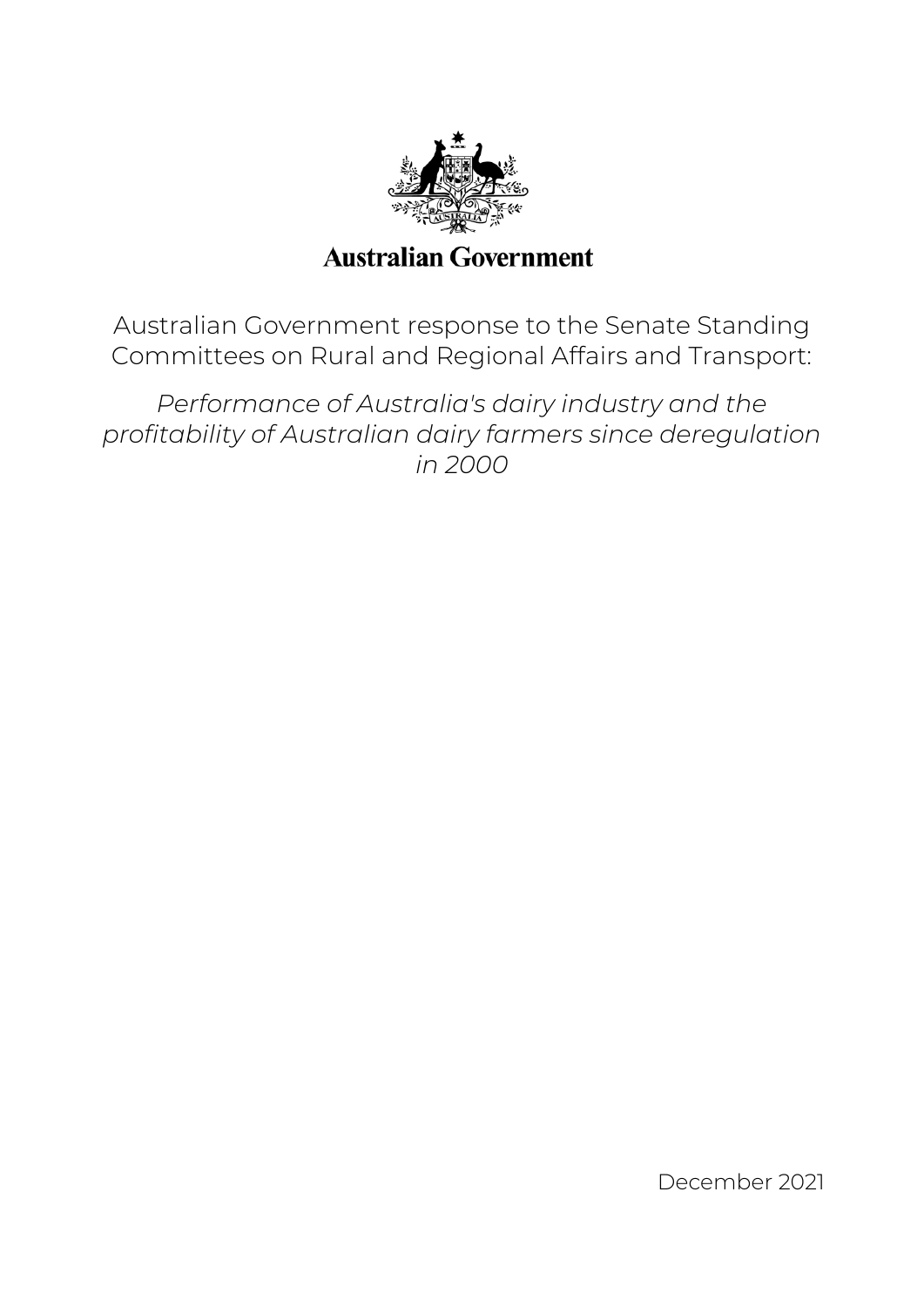# **INTRODUCTION**

On 17 October 2019, the Senate referred an inquiry to the Rural and Regional Affairs and Transport References Committee into the Performance of Australia's dairy industry and the profitability of Australian dairy farmers since deregulation in 2000, with particular reference to:

- a. the ability of Dairy Australia to act independently and support the best interests of both farmers and processors;
- b. the accuracy of statistical data collected by Dairy Australia and the Australian Bureau of Statistics;
- c. the funding of Dairy Australia and the extent of its consultation and engagement on the expenditure of levies revenue;
- d. the merits of tasking the ACCC to investigate how it can regulate the price of milk per litre paid by processors to dairy farmers to ensure a viable dairy industry;
- e. alternative approaches to supporting a viable dairy sector;
- f. the introduction of a mandatory industry code of practice; and
- g. any related matters.

On 18 March 2021, the Committee released its report. The Australian Government thanks the Committee for the time and effort put into the inquiry into the dairy industry and all those dairy forum and representative organisations who contributed to the inquiry. The government has considered the report and provides its response to the Committee's 14 recommendations.

The government notes the positive contributions to this inquiry by Senator Susan McDonald and Senator Gerard Rennick, and thanks Coalition Senators for their additional input. The government has considered the amended recommendations in developing its response to this committee, recognising that many of these amended recommendations align strongly with submissions provided by peak bodies within the industry.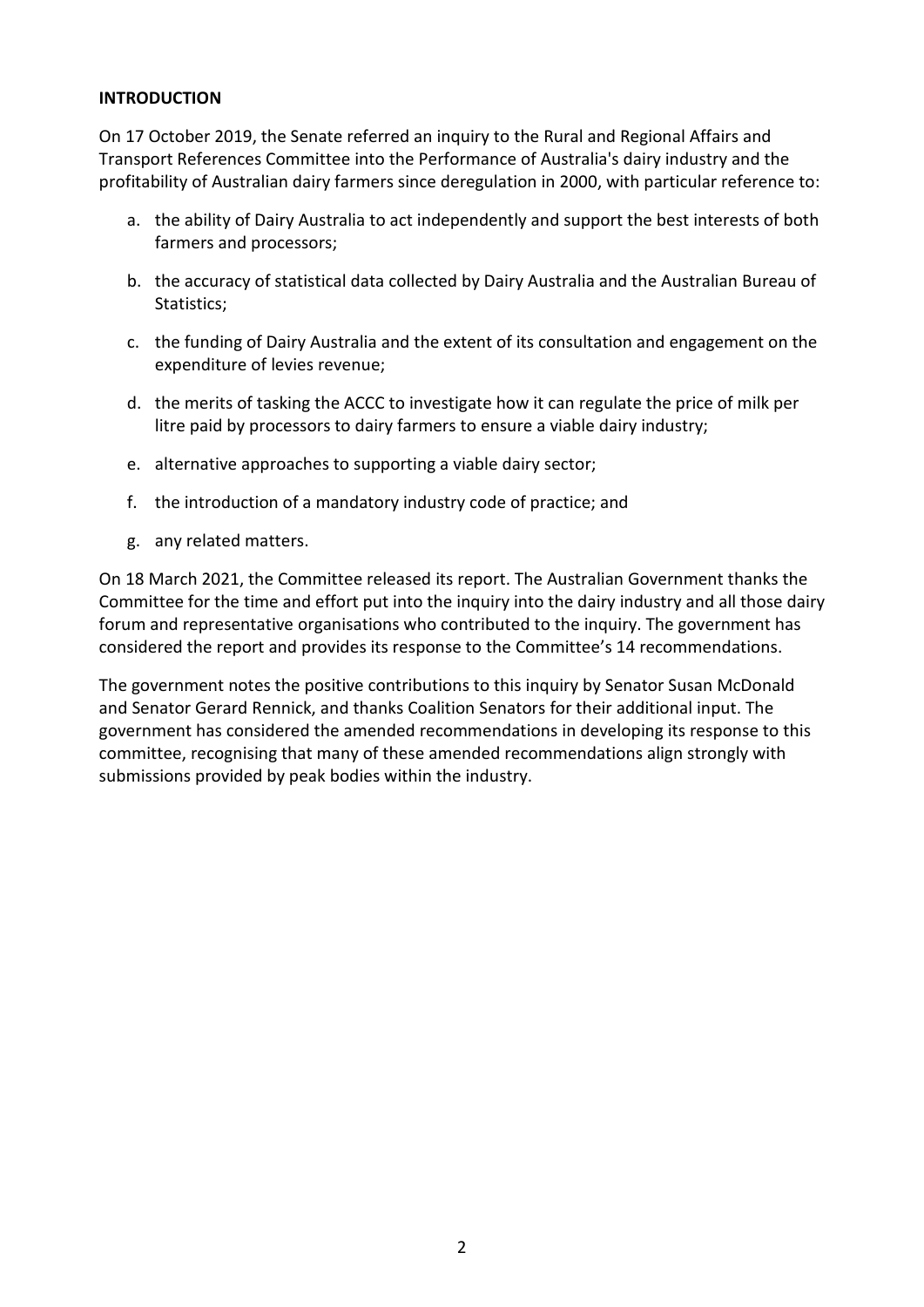# **Recommendation 1:**

# **The committee recommends that the Department requires that Dairy Australia increase its research, development and extension activities into tropical and subtropical dairy regions.**

# **The government notes this recommendation.**

Dairy Australia has a number of processes in place to identify the needs of dairy farmer levy payers and how it can service those needs through its research, development and extension (RDE), trade and policy, and communication activities.

In particular, Dairy Australia's Regional Development Programs (RDP) help Dairy Australia identify the variable needs and priorities of dairy farmers in different geographical locations. This includes a subtropical program for Queensland and Far North New South Wales. The input provided by these RDPs informs Dairy Australia's planning processes and investment decisions and the RDPs were identified as a core strength and valuable asset in a recent Independent Performance Review of Dairy Australia's operations.

Following this Independent Performance Review, Dairy Australia is seeking to improve its communications by better demonstrating to farmers how regional RDE priorities are addressed, including relevance to regions, production systems, and short-term and longer-term gains.

The department has brought this recommendation to Dairy Australia's attention, since decisions about the allocation of research, development and extension funding are made by the board of directors of Dairy Australia. The department is not able to direct Dairy Australia's investment decisions.

## **Recommendation 2:**

**The committee recommends that the government amend the Primary Industries (Excise) Levies Act 1999 to require processors to pay a levy to fund Dairy Australia.** 

## **The government notes this recommendation.**

The levy system is an industry-driven partnership that enables primary industries to collectively fund and invest in strategic activities by establishing levies on their products. It is up to each industry to decide all aspects of a levy – whether a levy is needed, how the levy will be charged and collected, and the levy rate.

The government will consider any levy proposal put forward by industry members, in line with the *Levy guidelines: How to establish and amend agricultural levies* available at [agriculture.gov.au/sites/default/files/documents/levy-guidelines.pdf.](https://www.agriculture.gov.au/sites/default/files/documents/levy-guidelines.pdf)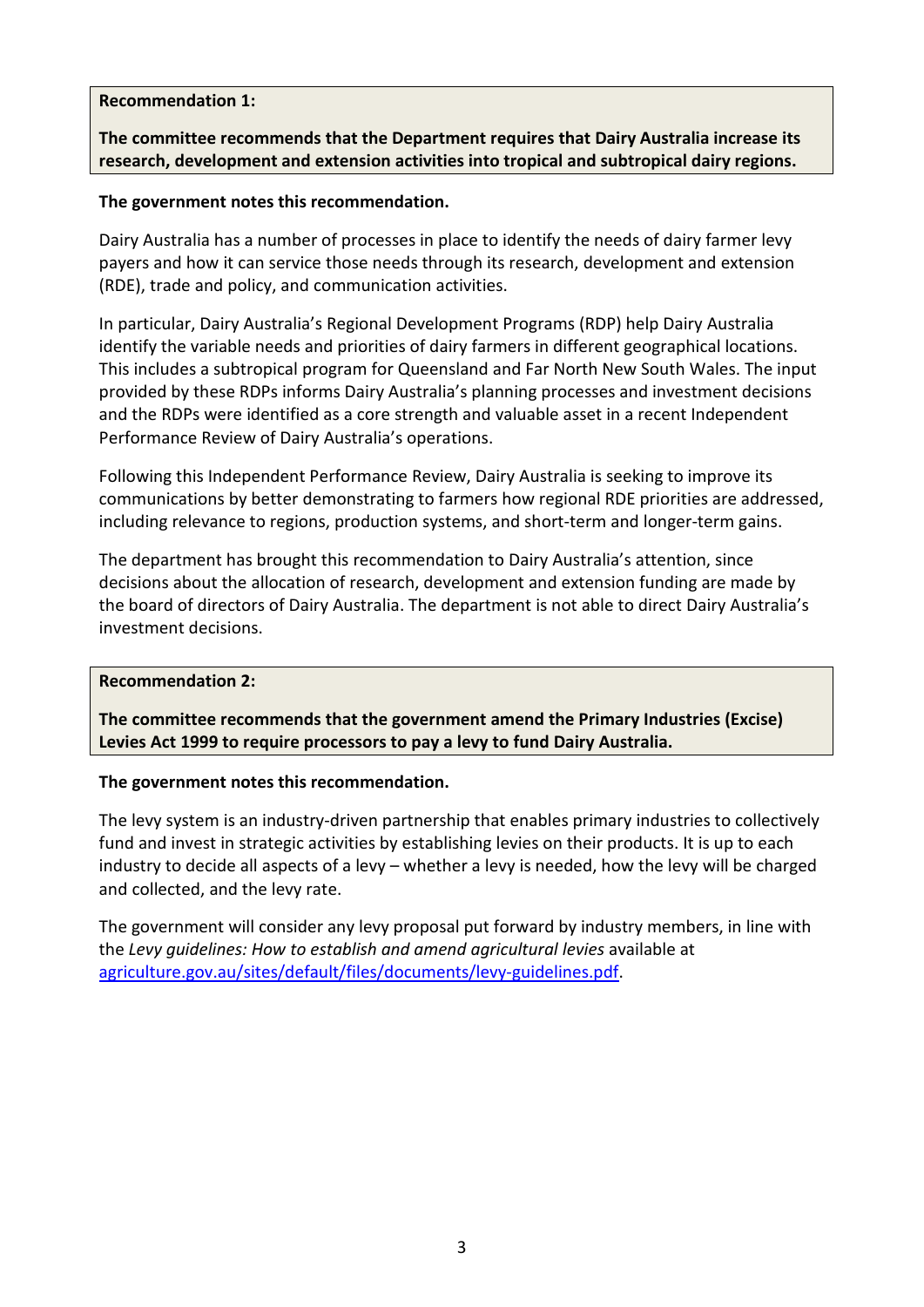# **Recommendation 3:**

**The committee recommends that the government make the Food and Grocery Code of Conduct a mandatory code under the Competition and Consumer Act.** 

## **The government does not support this recommendation.**

The government is committed to ensuring it has the right regulatory settings in place to foster fair and sustainable commercial dealings between the major supermarkets or wholesalers and their suppliers.

In 2018, the government appointed Professor Graeme Samuel AC to undertake a comprehensive review of the Food and Grocery Code which involved extensive consultation with stakeholders. In March 2019, the government released its response to Professor Samuel's final report – accepting 13 of the 14 recommendations, including his recommendation that the Food and Grocery Code remain voluntary. In October 2020, the government introduced amendments to strengthen the Food and Grocery Code to deliver better outcomes for farmers and suppliers.

Farmers and suppliers that deal directly with Australia's major supermarkets or wholesalers now have access to enhanced dispute resolution procedures under the Food and Grocery Code. ALDI, Coles, Woolworths and Metcash have each appointed Code Arbiters – who have the autonomy and authority to resolve complaints and make binding decisions, including up to \$5 million compensation settlements for suppliers. The government has also appointed Mr Chris Leptos AM as the Grocery Code Independent Reviewer to ensure suppliers and farmers are given due process when resolving their complaints.

The government will closely monitor the outcomes of these recent changes to the Food and Grocery Code and will be undertaking a review of the dispute resolution provisions within two years (October 2022) followed by a review of the remaining provisions by October 2023. This will provide an opportunity for the government to consider whether further amendments to the code are required.

The government notes the Australian Competition and Consumer Commission (ACCC) also recommended in its final report on the *Perishable agricultural goods inquiry* that the Food and Grocery Code should be strengthened, including by making it mandatory for retailers and wholesalers, and by introducing significant penalties for contraventions.

# **Recommendation 4:**

**The committee recommends that the government investigate price discrepancies between exclusive and non-exclusive milk supply contracts, processors circumventing collective bargaining groups, and the fairness of pricing for multi-year contracts.** 

# **The government notes this recommendation.**

The Dairy Industry Code of Conduct (the code) is subject to a review to assess the role, impact and operation of the code. The government considers this review is the most appropriate means of assessing the effectiveness of the exclusivity provisions and fairness of pricing for multi-year contracts, where those issues are raised by stakeholders. The review commenced in May 2021, and the department released a discussion paper at [haveyoursay.awe.gov.au/dairy](https://haveyoursay.awe.gov.au/dairy-code-of-conduct-review)[code-of-conduct-review](https://haveyoursay.awe.gov.au/dairy-code-of-conduct-review) to help stakeholders draft a submission to the review. The discussion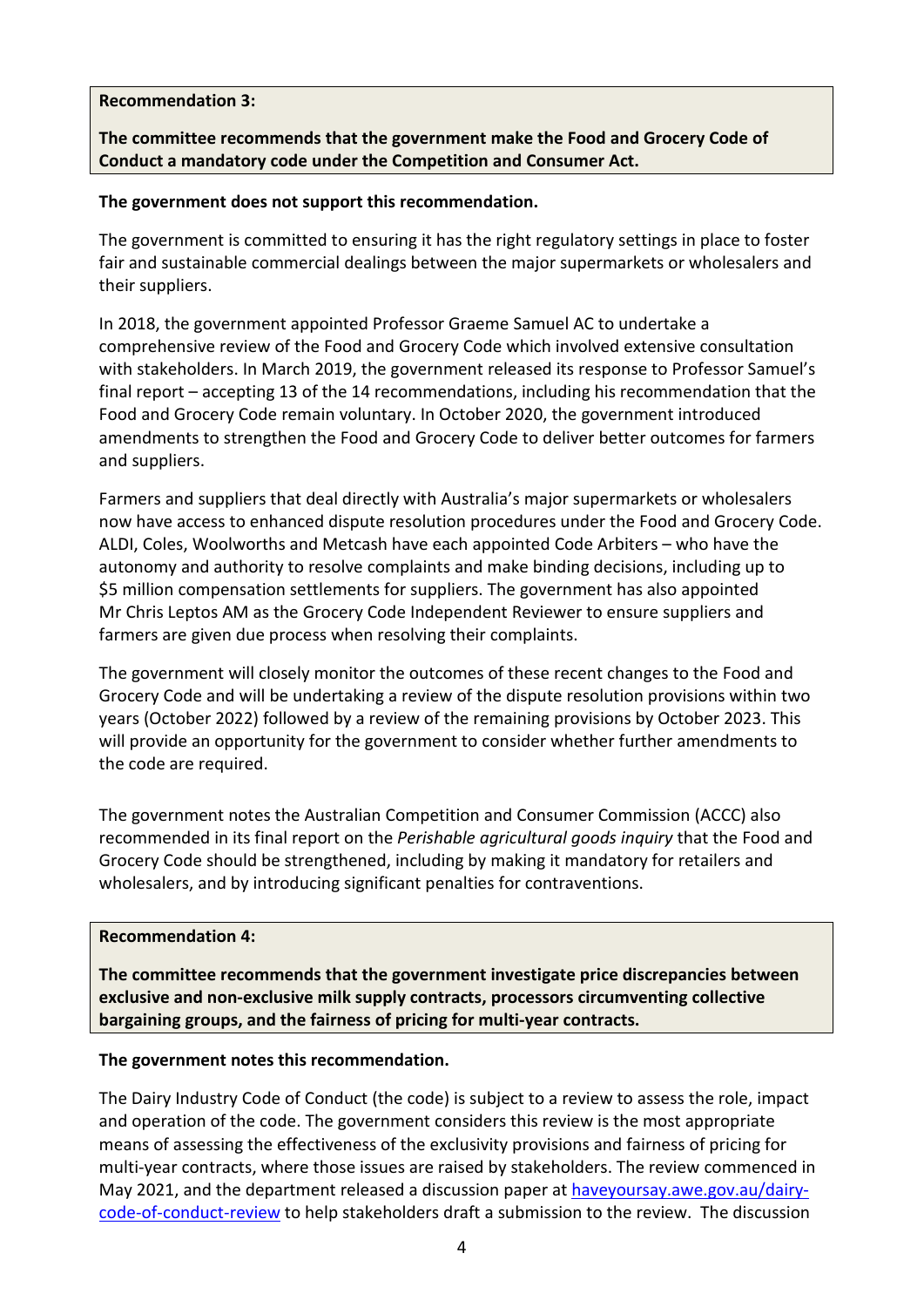paper identified a number of matters stakeholders may wish to consider as part of this review, including milk supply agreements and milk pricing requirements. The public submission period for the review closed on 29 August 2021.

The government also notes the ACCC is responsible for monitoring and enforcing compliance with the code, and is checking Milk Supply Agreements released by processors on 1 June 2021 for compliance with the code.

The government does not support the recommendation to investigate processors circumventing collective bargaining groups. In line with the broader economy, processors are not legally required to enter negotiations with collective bargaining groups. Subject to the provisions of the code, such as the good faith provision, and the provisions of the *Competition and Consumer Act 2010*, a failure to engage with a collective bargaining group is not unlawful.

## **Recommendation 5:**

**The committee recommends that the government in its 12-month review of the dairy code of conduct give consideration to amending the code of conduct to require that:** 

- **non-exclusive supply contracts be on a volume not percentage basis; and**
- **arbitration be made mandatory.**

# **The government agrees with this recommendation.**

The review of the code will consider a range of issues to improve the operation of the code, including contracting and arbitration matters. The review commenced in May 2021, and the department released a discussion paper at [haveyoursay.awe.gov.au/dairy-code-of-conduct](https://haveyoursay.awe.gov.au/dairy-code-of-conduct-review)[review](https://haveyoursay.awe.gov.au/dairy-code-of-conduct-review) to help stakeholders draft a submission to the review. The discussion paper identified a number of matters stakeholders may wish to consider as part of this review, including nonexclusive milk supply agreements and the arbitration process. The public submission period for the review closed on 29 August 2021.

## **Recommendation 6:**

**The committee recommends that the government produce and distribute information for farmers on the bargaining advantages afforded by the code of conduct to assist in their negotiations with processors.** 

## **The government agrees with this recommendation.**

The government supports the intent of this recommendation and notes a range of information is already produced and distributed to farmers on the code to assist farmers in their negotiations with processors.

The ACCC publishes specialist guidance material on the code on its website at [accc.gov.au/business/industry-codes/dairy-code-of-conduct.](https://www.accc.gov.au/business/industry-codes/dairy-code-of-conduct) These guidance materials are designed to provide farmers and processors with clear information about their rights and obligations under the code. The ACCC continued to promote these materials before the publication of milk supply agreements on 1 June 2021 for the 2021-22 milking season.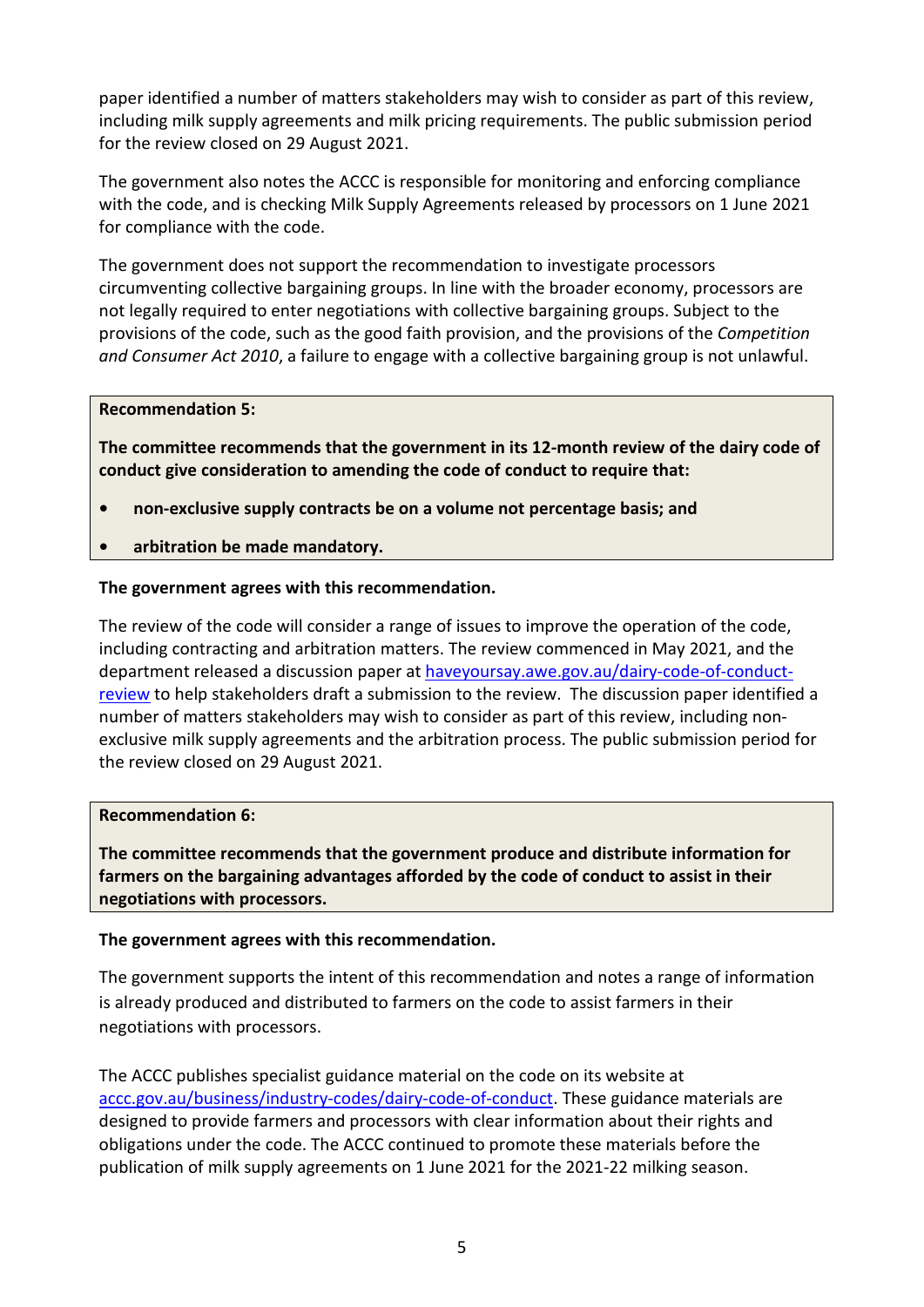The Department of Agriculture, Water and the Environment publishes a *Farmer guide to the Dairy Industry Code* as well as frequently asked questions to support farmers understand the code a[t agriculture.gov.au/ag-farm-food/meat-wool-dairy/dairy-dairycode/farmer-guide.](https://www.agriculture.gov.au/ag-farm-food/meat-wool-dairy/dairy-dairycode/farmer-guide)

Through a grant from the government, Dairy Australia has developed and published *A Farmer's Guide to Milk Supply Agreements and the Dairy Industry Code of Conduct* to help make farmers' contract negotiations with processors easier and more transparent, available at [dairyaustralia.com.au/en/farm-business/milk-supply-agreements.](https://www.dairyaustralia.com.au/en/farm-business/milk-supply-agreements)

The government also provided a grant to Australian Dairy Farmers (ADF) to develop, in consultation with processors, a simple standard form contract that incorporates the requirements of the code, noting that the requirements of the code are mandatory. Following development of the contract template, a series of nine webinars to present and explain the template and code requirements were held by ADF in May 2020.

The government anticipates that the review of the code will also provide an opportunity for further distribution of information to farmers on the bargaining advantages afforded by the code.

## **Recommendation 7:**

**The committee recommends that the government introduces provisions for the ethical supply of milk to the Food and Grocery Code aimed at ensuring that supermarkets and their suppliers buy milk at a price that exceeds the regional cost of production.** 

# **The government notes this recommendation.**

The government supports the ethical sourcing of products, including milk, by supermarkets and their suppliers and notes that major Australian supermarkets have ethical sourcing policies in place which extend throughout their supply chains.

These ethical sourcing policies apply in addition to government regulations, such as the Food and Grocery Code, that aim to lift the standard of business conduct between the major supermarkets and their suppliers (including dairy farmers that supply directly to the retailers and wholesalers).

On 3 October 2020, the Government introduced amendments to strengthen the Food and Grocery Code. This included enhancing obligations on the supermarkets to act in good faith, conduct price negotiations with suppliers in a timely manner and adhere to new dispute resolution procedures that can deliver binding outcomes for suppliers.

The government does not support the introduction of additional provisions to the Food and Grocery Code that would serve to set a fluctuating floor price for milk by region. It is not government policy to regulate or directly intervene in the setting of prices in a market, as this often leads to unintended consequences and inefficiencies that are not in the best interest of Australian consumers or farmers.

The provisions recommended by the committee may lead to retailers shifting from domestic dairy products to cheaper imported products, or to milk production from lower cost dairy regions being supplied into higher cost regions, pushing farmers out of the industry.

The government is also in the process of considering other reforms to promote fair contracting practices across the economy (see response to recommendation 8 below).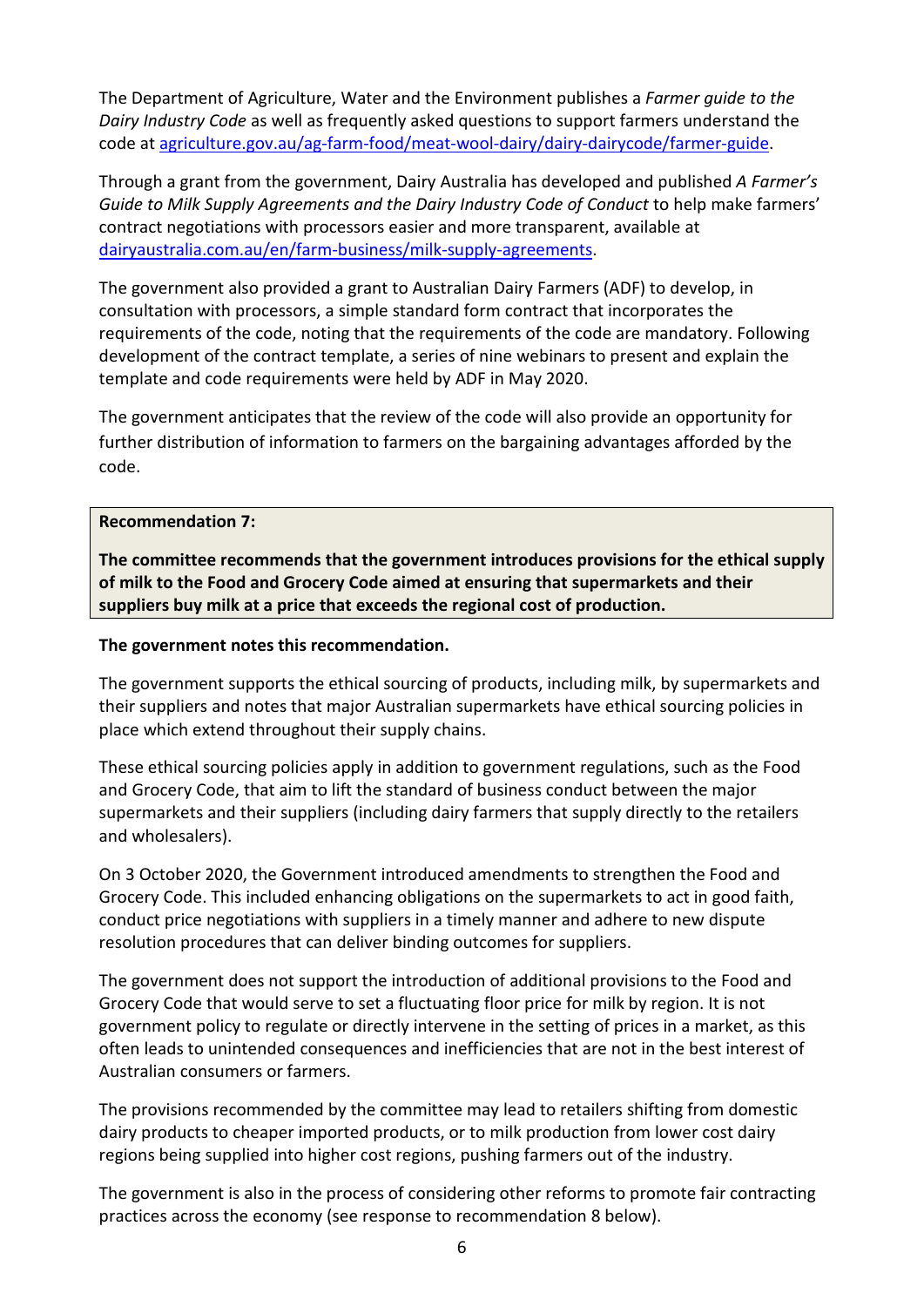# **Recommendation 8:**

**The committee recommends that the government reforms the competition framework to make unconscionable conduct provisions in Australian Consumer Law more accessible to farmers, and to incorporate the principle of fairness into contractual dealings between supermarkets, processors and farmers.** 

# **The government notes this recommendation.**

On 6 November 2020, Commonwealth and state and territory consumer affairs ministers agreed to several reforms which would strengthen the existing unfair contract term protections in the Australian Consumer Law (ACL). On 23 August 2021, the Government released exposure draft legislation, giving effect to the agreed reforms, for public consultation.

Key reforms include:

- prohibiting the use, application and reliance on an unfair term;
- providing courts with the power to impose a financial penalty for a contravention;
- creating a rebuttable presumption that a term is unfair if a court has already found a similar term used in similar circumstances is unfair;
- increasing eligibility for the protections by expanding the definition of small business and removing the requirement for a contract to be below a certain threshold; and
- improving clarity on when the protections apply, including on what is a 'standard form contract'.

The reforms will help reduce the prevalence of unfair contract terms in standard form contracts, and improve small business confidence when entering into contracts.

On 6 November 2020, consumer affairs ministers discussed concerns that there are some unfair business practices that are unlikely to be covered by the existing protections in the ACL, such as business models that are arguably oppressive, exploitative or contrary to standards of professional diligence or fair dealing. Ministers agreed that these issues warrant further exploration through a regulation impact assessment process.

The regulation impact assessment process will involve seeking further evidence on the types of unfair business practices that are unlikely to be covered by the existing protections in the ACL and the extent of consumer harm arising from any potential gaps. This will help determine whether there is a problem necessitating government intervention and the nature of any such intervention.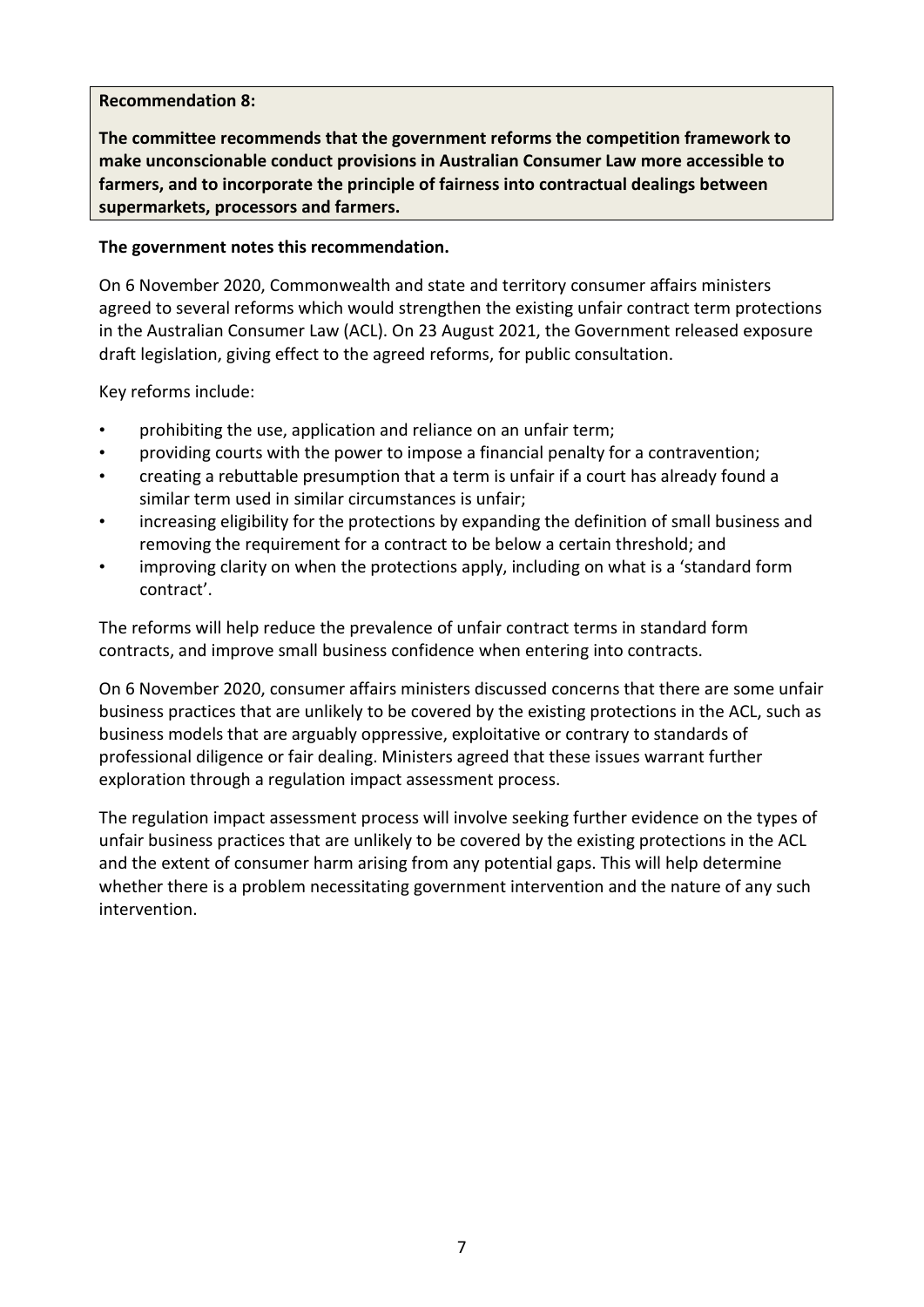## **Recommendation 9:**

**The committee recommends that the government expand the representative sample of statistical information collected by Dairy Australia so that it better represents the population of Australian dairy farms.** 

# **The government agrees with this recommendation.**

The government notes the Australian Bureau of Agricultural and Resource Economics and Sciences (ABARES) has engaged with Dairy Australia to improve the coordination of the annual dairy farm business surveys that are currently run by the two organisations (ABARES' Australian Dairy Industry Survey and Dairy Australia's Dairy Farm Monitor Project).

A combined approach between ABARES and Dairy Australia would be expected to result in a survey sample that provides better representation of the Australian dairy farm population. This would reduce the survey burden on individual dairy farmers and remove duplication, while maintaining a statistically sound data collection.

## **Recommendation 10:**

**The committee recommends that the government maintain a single authoritative measure of the cost of production of milk for the eight regional milk districts.** 

## **The government does not support this recommendation.**

The government does not support the establishment of a single authoritative measure on the cost of production of milk for the eight dairy regions. Dairy Australia, ABARES, and state agriculture departments already collect and publish a range of data about production costs for milk in the different dairy regions.

The government notes there can be significant differences in the cost of production of milk between dairy farms in the same regions, depending on factors such as the size of the farm or type of production system used. To assist dairy farmers and their advisers measure and compare farm business performance over time, Dairy Australia has established the online tool Dairy Base, which can be accessed at [dairyaustralia.com.au/farm-business/dairybase.](https://www.dairyaustralia.com.au/farm-business/dairybase) The Dairy Base tool supports dairy farmers decision making by generating comparative analysis according to farm size, region and production system.

## **Recommendation 11:**

**The committee recommends that the government consider approaches to improve the timely provision of milk production data to Dairy Australia by processors.**

## **The government notes this recommendation**

The government has supported investment in industry-specific digital levy payer registers, so that research and development corporations (RDCs) can identify and consult directly with the levy payers who fund their activities. The information collected for Dairy Australia's levy payer register is provided by processors through periodic levy returns and includes the amount of levy paid, production amounts and producer contact details.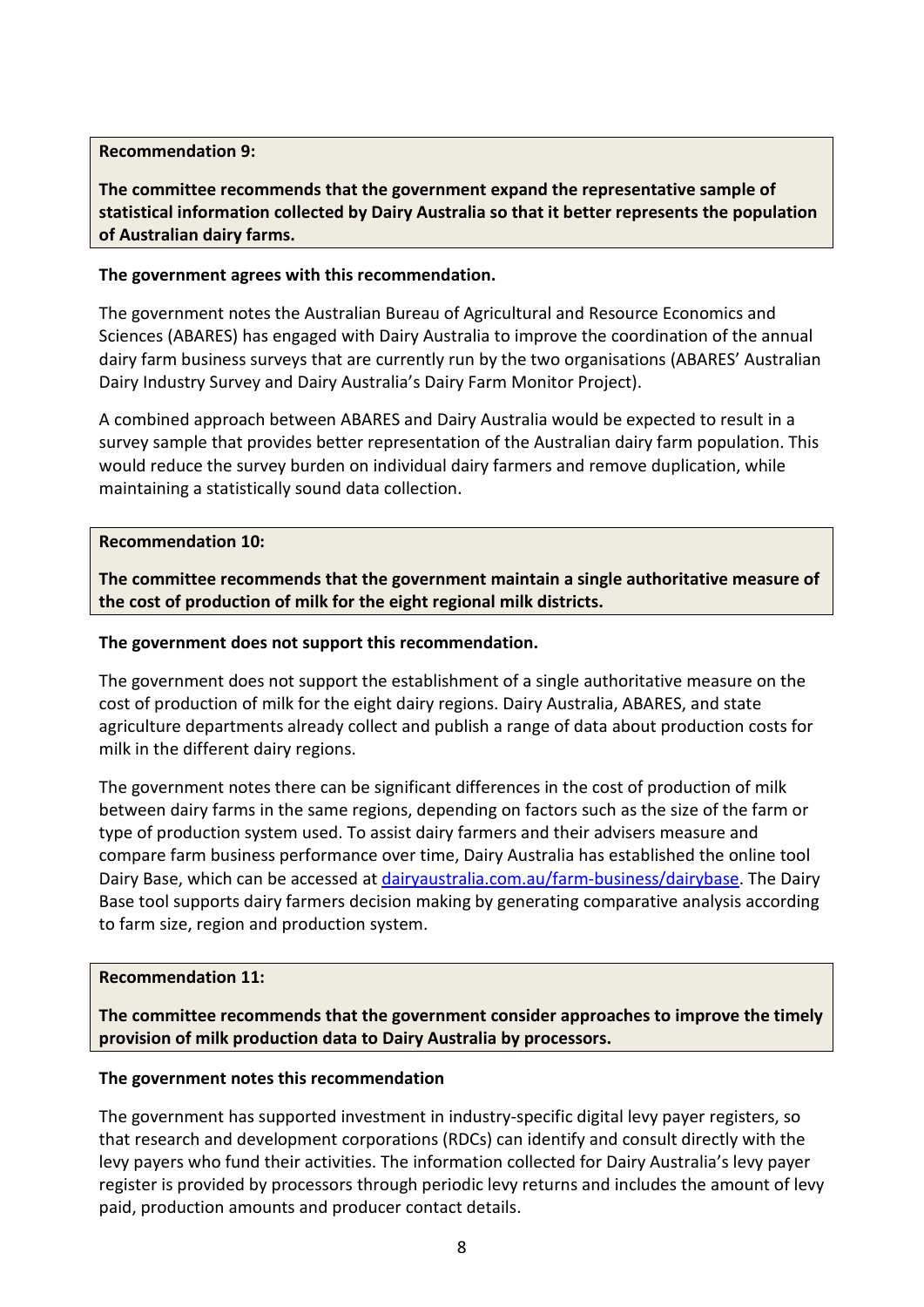The Department of Agriculture, Water and the Environment has developed a new, more automated, online levy payer register portal with an improved stakeholder interface for levy returns. The portal allows levy collection agents to submit information as part of their monthly levy return. In the case of dairy, the production data submitted by levy collection agents (processors) includes milk production data. More information on levy payer registers is available at [agriculture.gov.au/ag-farm-food/levies/levy-payer-registers.](http://www.agriculture.gov.au/ag-farm-food/levies/levy-payer-registers)

# **Recommendation 12:**

**The committee recommends that the government consider approaches to enhance the information processors provide Dairy Australia regarding the locations in which they source their milk.** 

# **The government notes this recommendation**

The *Primary Industries Levies and Charges Collection Act 1991* includes provisions that enable industries to request the Secretary of the Department of Agriculture, Water and the Environment to approve the inclusion of additional information in a levy return. Such information could include, for example, the location of properties from which milk is sourced.

Considerations in requesting or agreeing to additional information to be incorporated in a levy return may include the additional regulatory burden imposed on the collection agent, whether regulatory burden is proportionate to the value of the data, and the level of support from the relevant industry for the provision of this information.

# **Recommendation 13:**

**The committee recommends that the ACCC be tasked with investigating a mandatory minimum farm gate price for milk in each dairy region.** 

# **The government does not support this recommendation.**

The government does not support the establishment of a minimum farmgate price for milk. As mentioned in the response to recommendation 7, it is the government's policy not to regulate or directly intervene in the setting of prices in the market to avoid unintended consequences and inefficiencies that would not benefit Australian consumers or farmers.

Attempting to establish a minimum price for milk may lead to retailers shifting from domestic dairy products to cheaper imported products, or to milk production from lower cost dairy regions being supplied into higher cost regions, pushing farmers out of the industry.